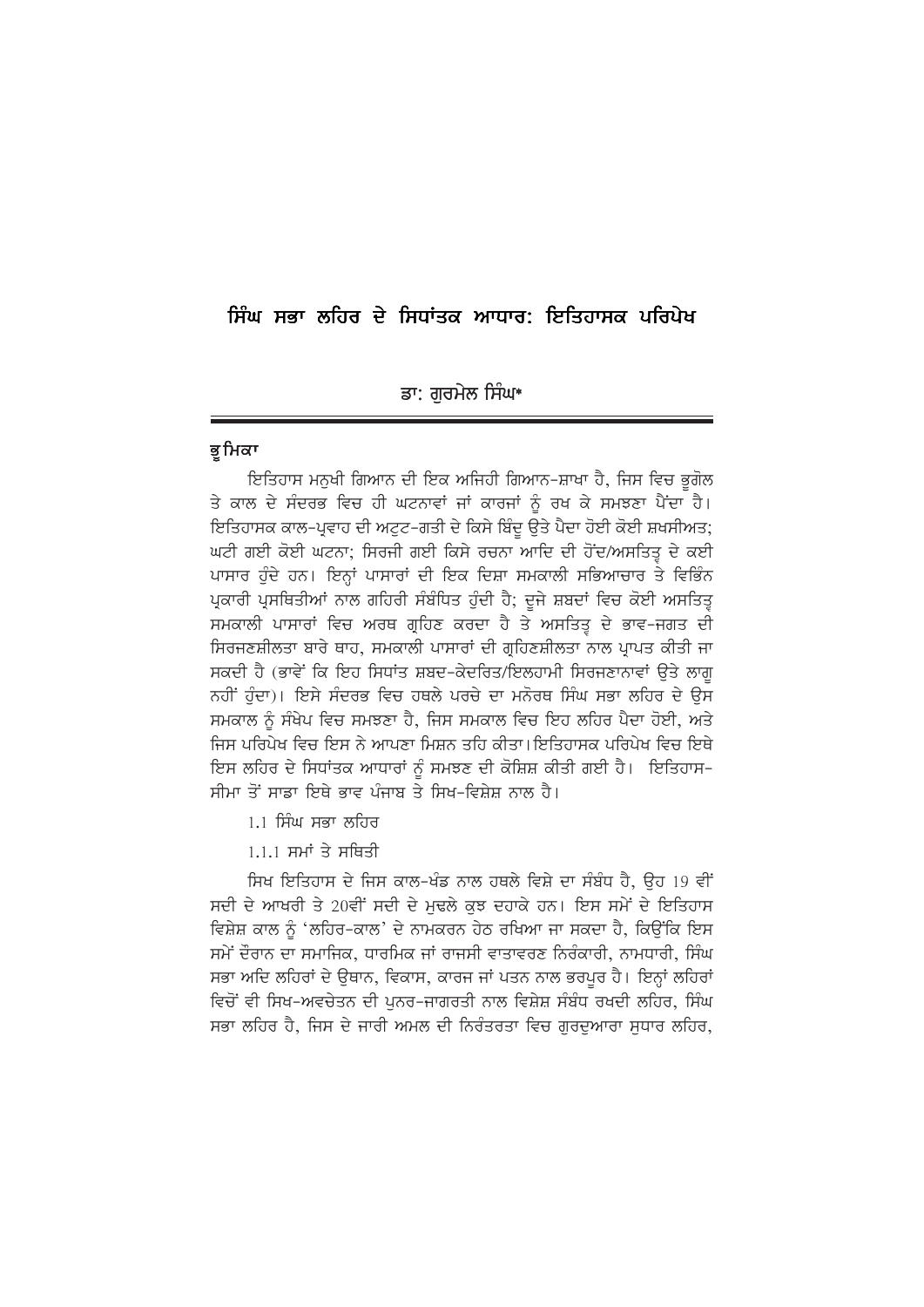ਅਕਾਲੀ ਲਹਿਰ (ਬੱਬਰ ਅਕਾਲੀ ਤੇ ਗਰਦਆਰਾ ਸਧਾਰ ਅਕਾਲੀ) ਆਦਿ ਵੀ ਸ਼ਾਮਿਲ ਹਨ।ਸਮਕਾਲੀ ਲਹਿਰਾਂ ਵਿਚ ਇਹੋ ਇਕ ਲਹਿਰ ਹੈ, ਜਿਸ ਨੇ ਸਿਖ ਪਨਰ-ਜਾਗਰਤੀ ਨੂੰ ਵਡੇ ਕੈਨਵਸ ਤਕ ਪਰਿਭਾਸ਼ਤ ਤੇ ਪ੍ਰਭਾਵਿਤ ਕੀਤਾ; ਦਜਾ ਸਿਖ ਮਲ-ਧਾਰਾ ਦੀ ਸਹੀ ਪਰਿਪੇਖ ਵਿਚ, ਹੋਰ ਸਮਕਾਲੀ ਲਹਿਰਾਂ ਦੇ ਮਕਾਬਲਤਨ, ਇਹੋ ਲਹਿਰ ਪ੍ਰਤੀਨਿਧਤਾ ਕਰਦੀ ਹੈ ਤੇ ਤੀਸਰਾ ਇਸੇ ਲਹਿਰ ਦੁਆਰਾ ਸਿਰਜੀ ਪਨਰ-ਜਾਗਰਤੀ ਦੀ ਚੇਤਨਾ ਵਿਚਰਟ ਹੀ ਕਈ ਮਾਣਯੋਗ ਸ਼ਖਸੀਅਤਾਂ (ਜਿਵੇਂ ਇਥੇ ਵਿਚਾਰਾਧੀਨ ਗਿ. ਦਿਤ ਸਿੰਘ  $\rightarrow$  ਪੈਦਾ ਹੋਈਆਂ ਅਤੇ ਸਿਖ ਸਾਹਿਤ ਦਾ 'ਆਧਨਿਕ' ਮਹਾਂਦਰਾ ਨਿਖਰਿਆ. ਅਨੇਕ ਵਿਦਵਾਨਾਂ ਦੀ ਸ਼ਖਸੀਅਤ-ਬੌਧਿਕ, ਮਾਨਸਿਕ ਤੇ ਇਖਲਾਕ ਦੇ ਪਖੋਂ- ਇਸੇ ਲਹਿਰ ਦੇ ਹਵਾਲੇ ਵਿਚ ਹੀ ਠੋਸ ਰੂਪ ਗਹਿਣ ਕਰਦੀ ਹੈ।

## $1.1.2$  ਸਰੂਪ, ਪ੍ਰਸਥਿਤੀ ਤੇ ਉਤਪਤੀ

ਸਿੰਘ ਸਭਾ ਲਹਿਰ, ਸਿਖ ਧਾਰਮਿਕ ਤੇ ਸਭਿਆਚਾਰਕ-ਅਵਚੇਤਨ ਦਾ ਪਨਰ-ਸਿਰਜਣ ਸੀ ਅਤੇ ਇਸ ਅਵਚੇਤਨ ਦਾ ਕੇਂਦਰ-ਬਿੰਦ 'ਪਛਾਣ' ਸੀ। ਇਸ ਲਹਿਰ ਨੇ ਸਿਖ ਧਰਮ, ਇਤਿਹਾਸ, ਰਹ-ਰੀਤਾਂ ਆਦਿ ਨੂੰ ਨਵੀਆਂ ਲੌੜਾਂ ਤੇ ਪੁਸਥਿਤੀਆਂ ਦੇ ਮਹਾਵਰੇ ਵਿਚ ਮੜ ਪਹਿਲੇ ਰਪ ਵਿਚ ਸਿਰਜਣ ਤੇ ਪਰਿਭਾਸ਼ਤ ਕਰਨ ਦਾ ਵਡਾ ਕਾਰਜ ਆਰੰਭਿਆ। ਇਸ ਸੰਦਰਭ ਵਿਚ ਇਸ ਲਹਿਰ ਦੇ ਬਹ-ਪਖੀ ਰਝਾਨਾਂ ਵਿਚੋਂ ਵਡੇ ਪਹਿਲ ਦੋ ਰਪਾਂ ਵਿਚ ਪਛਾਣੇ ਜਾ ਸਕਦੇ ਹਨ- ਪਹਿਲਾ ਸਮਕਾਲੀ ਵੰਗਾਰਾਂ/ਚੁਣੌਤੀਆਂ ਦਾ ਮੁਕਾਬਲਾ ਤੇ ਦੂਸਰਾ ਸਿਖ ਧਰਮ, ਇਤਿਹਾਸ, ਬੋਲੀ, ਸਭਿਆਚਾਰ ਆਦਿ ਦੀ ਸਟੀਕ ਵਿਆਖਿਆ। ਇਤਿਹਾਸਕਾਰਾਂ ਨੇ ਸਮਕਾਲੀ-ਵੰਗਾਰਾਂ ਜਾਂ ਚਣੌਤੀਆਂ ਦੀ ਲੰਮੀ ਸਚੀ ਵਿਚ ਅਨੇਕ ਪਧਰਾਂ ਦੇ ਕਾਰਨਾਂ ਦੀ ਤਲਾਸ਼ ਕੀਤੀ ਹੈ। ਮਖ ਤੌਰ ੳਤੇ ਤਿੰਨ ਕਾਰਨ ਵਿਚਾਰਨਯੋਗ ਹਨ:

- $(1)$  ਵਿਦੇਸ਼ੀ ਹਕਮਤ ਦੇ ਮਨਸਬੇ
- $(2)$  ਅਨਮਤਾਂ ਅਤੇ
- $(3)$  ਸਿਖ ਸਮਾਜ ਦੀ ਦਸ਼ਾ

(1) ਵਿਦੇਸ਼ੀ ਅੰਗਰੇਜ਼ ਹਕਮਤ ਦੀ ਸਰਪਸਤੀ ਉਤੇ ਪਮਖ ਚਣੌਤੀ ਬਣੇ ਸਨ -ਇਸਾਈਆਂ ਦੇ ਧਾਰਮਿਕ ਮਿਸ਼ਨ, ਜਿਸ ਤਹਿਤ ੳਨਾਂ ਈਸਾਈ ਧਰਮ ਦੇ ਪਚਾਰ/ਪਸਾਰ ਲਈ ਪਖਤਾ ਕਾਰਜ ੳਲੀਕੇ। ਸਿਖ ਰਾਜ ਦੀ ਸਮਾਪਤੀ ਤੇ ਸਿੰਘ ਸਭਾ ਲਹਿਰ ਦੀ ੳਤਪਤੀ ਦੇ ਵਿਚਕਾਰਲੇ ਦੋ-ਤਿੰਨ ਦਹਾਕਿਆਂ (1850-80) ਦੇ ਵਕਫ਼ੇ ਦਰਮਿਆਨ ਹੀ ਉਨਾਂ (ਬਿਟਿਸ਼ ਸਰਕਾਰ ਦੀ ਮਦਦ 'ਤੇ ਇਸਾਈਆਂ) ਨੇ ਸ਼ਿਮਲੇ ਤੋਂ ਕਰਾਚੀ ਤਕ ਦੀ ਸਰਹਦੀ ਰੇਖਾ ਉਤੇ 6 ਵਡੇ ਸਿਖਿਆ/ਮਿਸ਼ਨ ਕੇਂਦਰ- ਕੋਟਗੜ੍ਹ, ਕਾਂਗੜਾ, ਬੰਨੂੰ, ਡੇਰਾ ਇਸਮਾਈਲ ਖਾਨ, ਮਲਤਾਨ ਅਤੇ ਖਾਨਪਰ - ਸਥਾਪਿਤ ਕਰ ਲਏ ਸਨ। ਇਨਾਂ ਤੋਂ ਬਿਨਾਂ ਪੰਜਾਬ ਵਿਚ ਵੀ ਕਈ ਵਡੇ ਕੇਂਦਰ - ਜਿਵੇਂ ਤਰਨਤਾਰਨ, ਬਟਾਲਾ, ਨਾਰੋਵਾਲ ਆਦਿ - ਕਾਇਮ ਕਰਨ ਦੇ ਨਾਲ-ਨਾਲ ਈਸਾਈਅਤ ਦੇ ਪਖਤਾ ਪਚਾਰ ਲਈ ਦੋ ਵਿਸ਼ੇਸ਼ ਥਾਵਾਂ ਦੀ ਚੋਣ. ਬੜੇ ਚੇਤੰਨ ਪਧਰ ੳਤੇ ਕੀਤੀ। ਇਹ ਥਾਵਾਂ ਸਨ - ਪਿਸ਼ਾਵਰ ਤੇ ਅੰਮ੍ਰਿਤਸਰ। ਇਹ ਦੋਵੇਂ ਥਾਵਾਂ ਜੁਝਾਰੂ ਕੌਮਾਂ,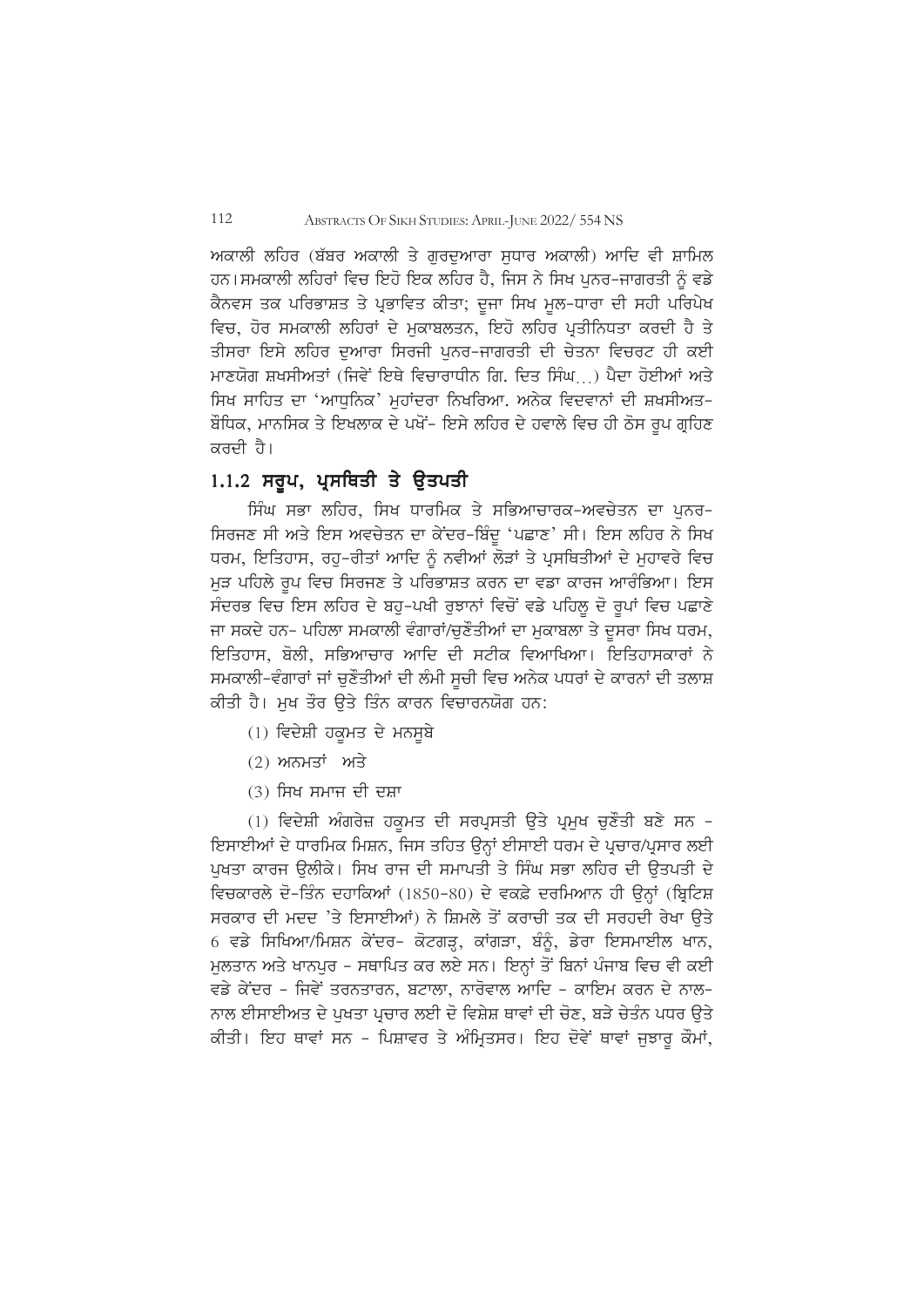ਕਮਵਾਰ ਪਠਾਣ ਤੇ ਸਿੱਖਾਂ ਦਾ ਕੇਂਦਰੀ ਧਰਾ ਸਨ। ਇਨਾਂ ਕੇਂਦਰਾਂ ਉਤੇ ਵਿਚਾਰਧਾਰਕ ਕਬਜ਼ੇ (ਪੁਚਾਰ) ਦਾ ਸਿਧਾ ਮਤਲਬ ਸੀ, ਪਠਾਣਾਂ ਤੇ ਸਿੱਖਾਂ ਦੀ ਰਹ ਉਤੇ ਕਬਜ਼ਾ ਕਰਨਾ ਤੇ ਲੰਮੇ ਸਮੇਂ ਲਈ ਰਾਜਨੀਤਿਕ ਦਬਦਬੇ ਦੇ ਰਾਹ ਨੂੰ ਪਧਰਾ ਕਰਨਾ। ਇਸ ਤਥ ਦਾ ਖਲਾਸਾ ਸਰ ਐਚ. ਐਡਵਰਡਸ ਨੇ ਸਰ ਜ. ਲਾਰੰਸ ਨੂੰ ਇਕ (ਨਿੱਜੀ) ਖ਼ਤ ਦੇ ਜਵਾਬ ਵਿਚ ਕਰ ਦਿਤਾ ਸੀ।

ਇਸਾਈਅਤ ਦੇ ਪਚਾਰ/ਪਸਾਰ ਦਾ ਸਥਾਈ ਪਭਾਵ ਪਾੳਣ ਦਾ ਪਖਤਾ ਮੈਦਾਨ ਸੀ, ਖਾਲੀ ਪਿਆ ਵਿਦਿਅਕ ਖੇਤਰ। ਇਸ ਪਧਰੇ ਮੈਦਾਨ ਵਿਚ ਵਿਦਿਅਕ ਪਖੋਂ ਅਨੇਕ ਸਕੂਲ ਖੋਲ੍ਹ ਕੇ ਤੇ ਅਕਾਦਮਿਕ ਖੇਤਰ ਵਿਚ ਅਨੇਕ ਰਚਨਾਵਾਂ; ਹਵਾਲਾ ਗੁੰਥਾਂ ਆਦਿ ਦੀ ਸਿਰਜਣਾ ਰਾਹੀਂ ਉਨ੍ਹਾਂ ਦੁਆਰਾ ਪੈਰ ਪਸਾਰਨੇ ਸ਼ਰ ਕੀਤੇ ਗਏ।

(2) ਅਨਮਤਾਂ ਵਿਚੋਂ ਵਿਸ਼ੇਸ਼, ਆਰੀਆ ਸਮਾਜ ਵਲੋਂ ਮਿਲ ਰਹੀ ਚਣੌਤੀ ਦੀਆਂ ਕਈ ਪਰਤਾਂ ਸਨ। ਇਕ ਪਾਸੇ ਜਿਥੇ ਇਨਾਂ ਨੇ ਇਸਾਈ ਪਸਾਰ ਵਾਲੇ ਵਿਦਿਅਕ ਰਝਾਨ ਦੇ ਲਗਪਗ ਬਰਾਬਰ ਸਕਲਾਂ/ਕਾਲਜਾਂ ਦਾ ਵਿਸਤਾਰ ਸ਼ਰ ਕਰ ਲਿਆ ਸੀ ਤੇ ਆਧਨਿਕ ਪਛਮੀ ਵਿਦਿਆ ਦੇ ਲਾਭ ਵਿਚ ਮੋਹਰੀ ਹੋ ਗਜ਼ਰੇ ਸਨ, ਉਥੇ ਇਸ ਸਮਾਜ ਨੇ ਆਪਣੇ ਸਮਾਜ ਪੂਤੀ ਸਮਾਜਿਕ ਸਧਾਰਾਂ ਦੇ ਤਿਖੇ ਅਹਿਸਾਸ ਵਿਚ ਦਸਰੇ ਸਮਾਜ (ਖ਼ਾਸਕਰ ਸਿਖ ਸਮਾਜ) ਦੇ ਰਹਿਬਰਾਂ, ਮਾਣਤਾਵਾਂ, ਵਿਸ਼ਵਾਸਾਂ ਆਦਿ ਵਿਰੁਧ ਗੈਰ-ਜ਼ਿੰਮੇਵਾਰਾਨਾ ਘਟੀਆ ਰਵਈਆ ਵੀ ਅਖਤਿਆਰ ਕਰ ਲਿਆ, ਜਿਹੜਾ ਅਗਾਂਹ ਜਾ ਕੇ ਅਤਿ ਨਿਚਲੇ, ਸਤਹੀ ਤੇ ਫਹੜ ਕਿਸਮ ਦੀ ਦਸ਼ਣਬਾਜੀ ਵਿਚ ਬਦਲ ਗਿਆ ਸੀ। ਆਰੀਆ ਸਮਾਜੀਆਂ ਦੇ ਸਤਹੀ ਰਵਈਏ ਨੇ ਪੰਜਾਬ ਦੇ ਦੋ ਵੱਡੇ ਸਮਾਜਾਂ ਵਿਚ ਨਫ਼ਰਤ ਤੇ ਦੁਸ਼ਮਣੀ ਦੇ ਡੂੰਘੇ ਬੀਜ, ਬੀਜ ਦਿਤੇ।

(3) ਇਸ ਸਮੇਂ ਦੇ ਸਿਖ ਸਮਾਜ ਦੀ ਹਾਲਤ ਤਿੰਨ-ਚਾਰ ਪਧਰਾਂ ੳਤੇ ਵਿਚਾਰਨਯੋਗ ਹੈ, ਪਹਿਲਾ ਸਿਖ ਨੇੜ-ਭਤ ਵਿਚ ਹੀ ਆਪਣੀ ਰਾਜਸੀ ਸ਼ਕਤੀ ਗਆ ਕੇ ਹਟੇ ਸਨ, ਇਸ ਕਰਕੇ ਮਾਨਸਿਕ ਕਿਸਮ ਦਾ ਗਹਿਰਾ ਸੇਕ ਚੇਤੰਨ ਵਰਗਾਂ ਨੰ ਪਰੇਸ਼ਾਨੀ ਦੀ ਹਾਲਤ ਵਿਚ ਲੈ ਗਿਆ ਸੀ ਤੇ ਉਹ ਰਾਜਸੀ ਢੋਅ ਗਆ ਚਕੇ ਸਨ। ਸਾਧਾਰਨ ਸਿੱਖ ਸਮਾਜ ਮੜ ਉਸ ਪਰਾਤਨ ਪੰਥੀ ਜਿਲ੍ਣ ਵਿਚ ਫਸਦਾ ਜਾ ਰਿਹਾ ਸੀ, ਜਿਸ ਵਿਚੋਂ ਗਰ ਸਾਹਿਬਾਨ ਨੇ ਇਸ ਨੂੰ ਕਢਿਆ ਸੀ। ਇਥੋਂ ਤਕ ਕਿ ਕਰਮ-ਕਾਂਡ, ਮੁਰਤੀ ਪੂਜਾ, ਜਾਤ-ਪਾਤ ਆਦਿ ਜਿਹੀਆਂ ਜਿਲ੍ਹਣਾਂ ਸਿਖੀ ਸਭਿਆਚਾਰ ਦੇ ਕੇਂਦਰ ਸੀ ਦਰਬਾਰ ਸਾਹਿਬ ਦੀ ਪਰਿਕਰਮਾ ਤਕ ਵੀ ਪਹੰਚ ਰਹੀਆਂ ਸਨ। ਵਿਦਿਅਕ-ਪਖ ਤੋਂ ਸਿਖ ਸਮਾਜ ਬਹੁਤ ਪਿਛੇ ਸੀ। ਕੁਝ ਪਰੰਪਰਿਕ ਕਿਸਮ ਦੇ ਗਰਮਖੀ ਸਕੂਲ ਸਨ, ਜਿਨ੍ਹਾਂ ਰਾਹੀਂ ਬੱਚਿਆਂ ਨੂੰ ਗੁਰਮੁਖੀ ਸਿਖਾਈ ਜਾਂਦੀ ਸੀ।

ਪੰਥਕ ਦ੍ਰਿਸ਼ਟੀ ਤੋਂ ਕਮਜ਼ੋਰ ਪੈ ਰਹੀ ਏਕਤਾ ਨੇ ਚੇਤੰਨ ਵਰਗ ਨੰ ਸੋਚਣ ਲਈ ਮਜਬਰ ਕਰ ਦਿਤਾ ਸੀ, ਕਿਉਂਕਿ ਜਿਥੇ ਇਕ ਪਾਸੇ ਸੋਢੀਆਂ, ਬੇਦੀਆਂ, ਭੱਲਿਆਂ, ਨਾਮਧਾਰੀਆਂ ਤੇ ਆਮ ਭੇਖੀ ਸਾਧ-ਜਮਾਤਾਂ ਨੇ ਸ਼ਖ਼ਸੀ ਗਰ ਡੰਮ ਦੇ ਢੌਂਗ ਸ਼ਰ ਕਰ ਦਿਤੇ ਸਨ, ਉਥੇ ਲੰਮਾ ਸਮਾਂ ਪ੍ਰਤੀਨਿਧ ਸਿੱਖ ਜਮਾਤਾਂ/ਵਰਗਾਂ ਵਿਚ ਵੀ ਕਈ ਸਿਧਾਂਤਕ ਮਤਭੇਦਾਂ ਕਾਰਨ ਟਕਰਾਅ ਵਰਗੀ ਸਥਿਤੀ ਪੈਦਾ ਹੰਦੀ ਰਹੀ, ਜਿਵੇਂ ਅੰਮਿਤਸਰ ਤੇ ਲਾਹੌਰ ਸਿੰਘ ਸਭਾ ਦੀ ਧੜੇਬੰਦੀ ਨੇ, ਜਿਥੇ ਕਈ ਮਸਲਿਆਂ ਉਤੇ ਬੇਲੋੜਾ ਵਕਤ ਬਰਬਾਦ ਕੀਤਾ, ਉਥੇ ਪੰਥਕ ਏਕਤਾ ਦੀ ਚੁਲ ਨੂੰ ਵੀ ਢਿੱਲਾ ਕੀਤਾ। ਸਿੰਘ ਸਭਾ ਦੇ ਸਿਰਕਢ ਮੋਹਰੀ ਆਗ ਗਿ. ਦਿਤ ਸਿੰਘ ਨੇ ਸਪਨ ਨਾਟਕ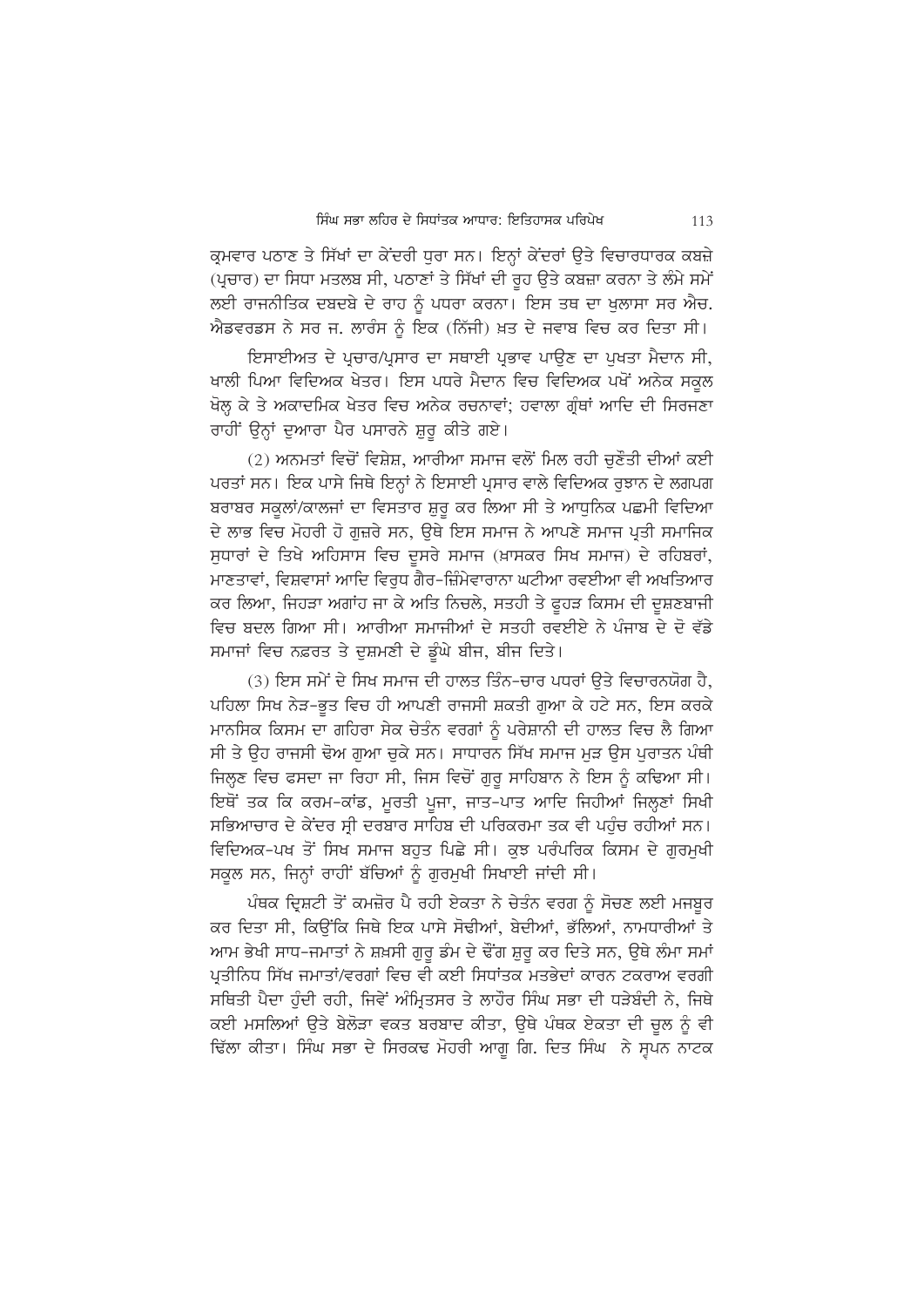ਰਾਹੀਂ ਇਸ ਮਸਲੇ ਦੀ ਗਹਿਰੀ ਸਿਧਾਂਤਕ ਪਣ-ਛਾਣ ਵਿਅੰਗ ਸ਼ੈਲੀ ਵਿਚ ਕੀਤੀ ਸੀ।

ਉਪਰੋਕਤ ਬਨਿਆਦੀ ਕਾਰਨਾਂ ਤੋਂ ਇਲਾਵਾ ਕੁਝ ਕਾਰਨ, ਜਿਵੇਂ : 1873 ਈ. ਵਿਚ ਅੰਮਿਤਸਰ ਮਿਸ਼ਨ ਸਕਲ ਦੇ ਚਾਰ ਵਿਦਿਆਰਥੀਆਂ (ਅਤਰ ਸਿੰਘ, ਸਾਧ ਸਿੰਘ, ਸੰਤੋਖ ਸਿੰਘ ਤੇ ਆਇਆ ਸਿੰਘ) ਦੁਆਰਾ ਈਸਾਈ ਹੋਣ ਦੀ ਇਛਾ ਕਰਨੀ, ਲਗਪਗ ਇਸੇ ਹੀ ਸਮੇਂ ਫਿਲੌਰ ਦੇ ਸ਼ਰਧਾ ਰਾਮ ਵਲੋਂ 'ਗੁਰੂ ਕੇ ਬਾਗ' ਵਿਚ ਆ ਕੇ ਭੜਕਾਉ ਭਾਸ਼ਣਾਂ ਰਾਹੀਂ ਗੁਰੂ ਸਾਹਿਬਾਨ ਦੀ ਸ਼ਾਨ ਦੇ ਖਿਲਾਫ਼ ਬੋਲਣਾ, ਆਦਿ ਸਿੰਘ ਸਭਾ ਦੀ ਉਤਪਤੀ ਦਾ ਤਤਕਾਲੀ ਕਾਰਨ ਬਣੇ। ਕਝ ਕਾਰਨ ਜਿਵੇਂ 'ਸਤਿਆਰਥ' (ੴ) ਪ੍ਰਕਾਸ਼ ਵਿਚ ਗਰ ਨਾਨਕ ਦੇਵ ਜੀ ਦੀ ਸ਼ਾਨ ਦੇ ਖਿਲਾਫ਼ ਟਿਪਣੀਆਂ: 1877 ਈ. ਵਿਚ ਡਾ. ਟਰੰਪ ਦਾ (ਅਣੳਚਿਤ) ਗਰਬਾਣੀ ਅਨਵਾਦ; ਨਵੰਬਰ 25, 1888 ਈ. ਵਿਚ ਲਾਹੌਰ ਵਿਖੇ ਕੁਝ ਆਰੀਆ-ਆਗੂਆਂ ਦੁਆਰਾ ਸਿਖ ਧਰਮ ਤੇ ਗੁਰੂ ਸਾਹਿਬਾਨ ਵਿਰੁਧ ਗੈਰ-ਜ਼ਿੰਮੇਵਾਰਨਾ ਪ੍ਰਚਾਰ ਆਦਿ ਸਿੰਘ ਸਭਾ ਲਈ ਦਹਰੇ ਪਭਾਵ ਵਾਲੇ ਸਿਧ ਹੰਦੇ ਰਹੇ ਤੇ ਬੜਾ ਛੇਤੀ ਹੀ ਇਹ ਲਹਿਰ ਆਮ ਸਿਖ ਜਗਤ ਦਾ ਹਿਸਾ ਬਣ ਗਈ ਅਤੇ 1904ਖ਼05 ਈ ਤਕ ਇਹ ਲਗਪਗ ਪੰਜਾਬ ਦੇ ਹਰ ਪਿੰਡ-ਕਸਬੇ ਤਕ ਪਹੁੰਚ ਗਈ।

## $1.1.3$  ੳਦੇਸ਼

ਸਿੰਘ ਸਭਾ ਲਹਿਰ ਦੇ ਬਨਿਆਦੀ ੳਦੇਸ਼ ਵਿਚ ਤਾਂ ਅਸਲ ੳਹੀ ਰੀਝ ਆਖਰ ਤਕ ਪਨਪਦੀ ਰਹੀ, ਜਿਹੜੀ ਇਸ ਲਹਿਰ ਦੇ ਰੂਹੇ-ਰਵਾਂ ਪ੍ਰੋ. ਗੁਰਮੁਖ ਸਿੰਘ (1849-98) ਨੇ 1894 ਈ. ਵਿਚ ਕਪਰਥਲਾ ਰਿਆਸਤ ਦੇ ਰਾਜਾ ਨਿਹਾਲ ਸਿੰਘ ਦੇ ਸ਼ਾਹੀ ਲੰਗਰਾਂ ਵਿਚ ਆਪਣੇ ਪਿਤਾ (ਲਾਂਗਰੀ) ਭਾਈ ਬਸਾਵਾ ਸਿੰਘ ਨਾਲ ਸੇਵਾ ਕਰਦਿਆਂ, ਸ. ਜੱਸਾ ਸਿੰਘ ਆਹਲਵਾਲੀਆ (1718-83 ਈ.) ਦੇ ਜੀਵਨ-ਬਿਰਤਾਂਤ ਨੂੰ ਪੜ ਕੇ ਉਠੀ ਚਿਣਗ ਦੀ ਰੌਸ਼ਨੀ ਵਿਚ ਕੰਵਰ ਬਿਕੁਮ ਸਿੰਘ ਨੂੰ ਲਿਖੇ ਇਕ ਨਿਜੀ ਖ਼ਤ ਵਿਚ ਪੇਸ਼ ਕੀਤੀ ਸੀ, ਪਰ ਸਮੇਂ ਨਾਲ ਪਸਥਿਤੀਆਂ ਜਾਂ ਲੋੜਾਂ ਦੇ ਸਨਮਖ ੳਦੇਸ਼ਾਂ ਦਾ ਘੇਰਾ ਵਧਦਾ ਗਿਆ ਤੇ ਨਾਲ ਹੀ ਸੀ ਗਰ ਸਿੰਘ ਸਭਾ ਅੰਮਿਤਸਰ ਦਆਰਾ ਪਹਿਲਾਂ (1880) ਤੋਂ ਨਿਰਧਾਰਤ ਕੀਤੇ ਨਿਯਮਾਂ ਨੂੰ ਵੀ ਕਾਇਮ ਰਖਿਆ ਗਿਆ।

ਉਦੇਸ਼ਾਂ ਜਾਂ ਨਿਯਮਾਂ ਵਿਚ ਪਖਤਾ ਕਾਰਜ ਸਨ- ਪਹਿਲਾ, ਸਿਖ ਸਾਹਿਤ ਦਾ ਪਕਾਸ਼ਨ, ਜਿਸ ਤਹਿਤ ਕਈ ਪਧਰਾਂ ੳਪਰ ਕਾਰਜ ਸ਼ਰ ਕੀਤਾ ਗਿਆ, ਜਿਸ ਵਿਚ ਪੁਮਖਤਾ ਸੀ ਪੁਚਾਰ/ ਪਸਾਰ ਲਈ ਪਚਾਰਾਤਮਕ ਕਿਸਮ ਦੇ ਲੇਖ/ਟੈਕਟ ਛਾਪਣੇ, ਜਿਹੜੇ ਵਧੇਰੇ ਕਰਕੇ ਹਫ਼ਤਾਵਰੀ ਅਖਬਾਰਾਂ / ਰਸਲਿਆਂ ਦਾ ਭਾਗ ਬਣੇ , ਦੂਜਾ ਸਿਖ ਇਤਿਹਾਸ ਦੀ ਖੋਜ ਤੇ ਛਾਣਬੀਣ ਅਤੇ ਤੀਜਾ ਸੀ ਗਰਬਾਣੀ ਦਾ ਪ੍ਰਵਾਨਤ ਟੀਕਾ ਕਰਨਾ। ਇਥੇ ਜ਼ਿਕਰਯੋਗ ਹੈ ਕਿ ਕਈ ਦਰਪੇਸ਼ ਮਸਲਿਆਂ ਪਤੀ ਮੋਢੀਆਂ ਦੀ ਸਮਝ ਜਾਂ ਪਹੰਚ ਭਾਵੇਂ ਇਕ ਰਪ ਨਹੀਂ ਸੀ, ਪਰ ਸਿਖ ਅਧਿਐਨ, ਅਧਿਆਪਨ, ਖੋਜ ਜਾਂ ਪੁਕਾਸ਼ਨ ਦੇ ਸਵਾਲ ਨੂੰ ਸਭ ਧਿਰਾਂ ਪਖਤਗੀ ਨਾਲ ਮਹਿਸਸ ਕਰਦੀਆਂ ਸਨ।

ਓਕਤ ਸੰਦਰਭ ਵਿਚ ਜਦੋਂ ਸਿੰਘ ਸਭਾ ਅੰਮਿਤਸਰ ਦੀ ਸਥਾਪਨਾ (1873) ਹੋਈ, ਤਾਂ